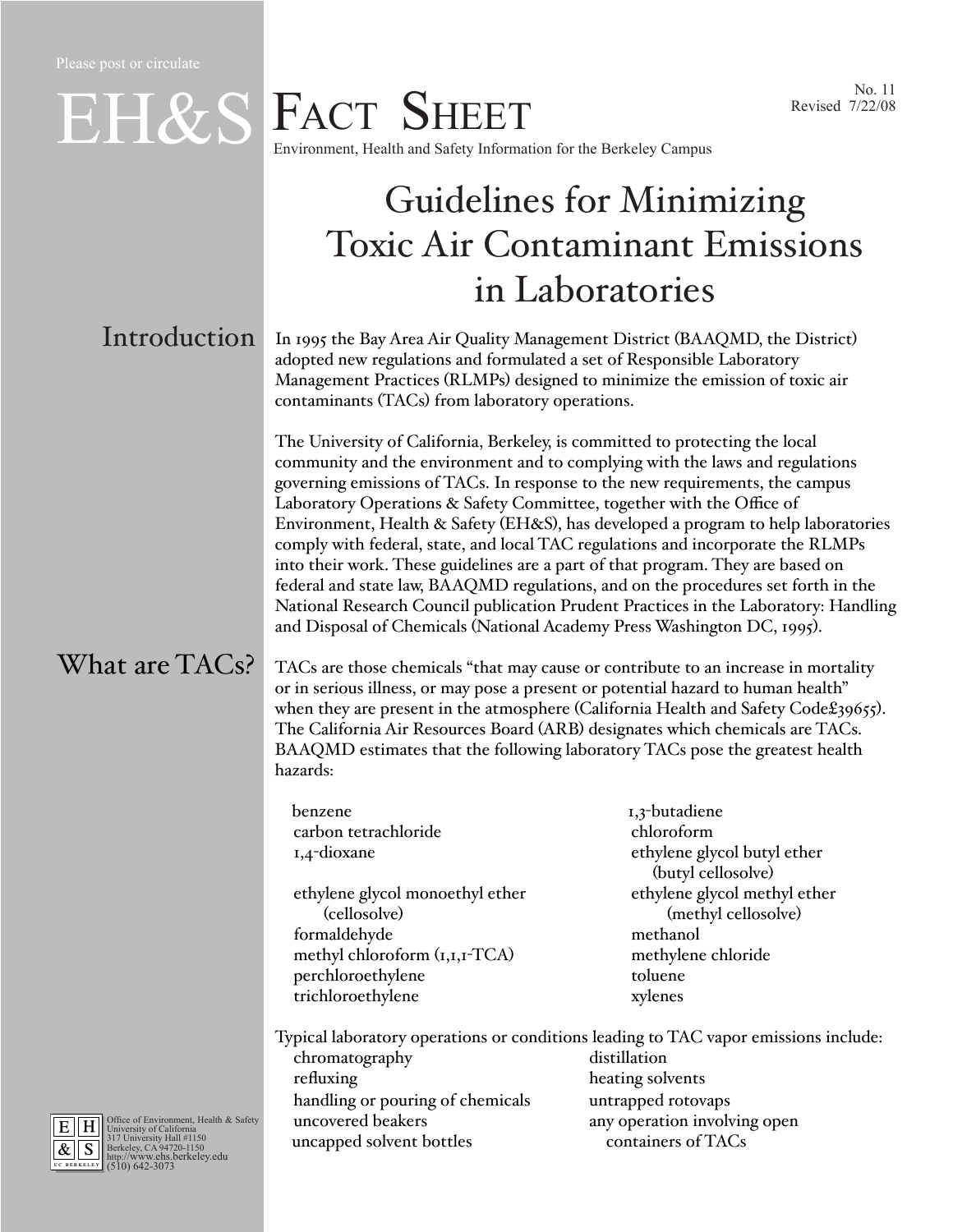| What are the<br>dangers of TACs? | Most laboratory operations that use TACs are performed in fume hoods to<br>protect people in the laboratory from exposure to hazardous vapors. TAC<br>emissions are first diluted in the fume hood. Then the fume hood exhaust is<br>emitted and disperses into the atmosphere.<br>TAC emissions degrade overall air quality by contributing to increased cancer<br>risk and to ground-level ozone formation. (Ozone is a regulated air pollutant.)<br>Children and people with respiratory diseases are particularly sensitive to any<br>exposure to TACs. In addition, occupants of buildings where TACs are in<br>use may be at special risk for exposure through the recapture of the building<br>or fume hood exhaust into the building's air supply. Maintenance personnel,<br>working on or near fume hood or building exhaust vents, are also at increased<br>risk from exposure to TAC emissions.                                                                                                                            |
|----------------------------------|---------------------------------------------------------------------------------------------------------------------------------------------------------------------------------------------------------------------------------------------------------------------------------------------------------------------------------------------------------------------------------------------------------------------------------------------------------------------------------------------------------------------------------------------------------------------------------------------------------------------------------------------------------------------------------------------------------------------------------------------------------------------------------------------------------------------------------------------------------------------------------------------------------------------------------------------------------------------------------------------------------------------------------------|
| <b>BAAQMD</b><br>"RLMPs"         | Regulating TAC emissions in the Bay Area air basin is the responsibility of<br>the BAAQMD. (This basin covers nine counties: Marin, Sonoma, Napa,<br>Solano, Contra Costa, Alameda, Santa Clara, San Mateo, and San Francisco.)<br>To minimize emissions of TACS, the District requires laboratory facilities to<br>either demonstrate that the health risk resulting from emissions of TACs is<br>less than one additional cancer risk in one million or follow the Responsible<br>Laboratory Management Practices (RLMPs) outlined below. Because of the<br>varied nature of research, estimating TAC emissions and demonstrating<br>low risk is difficult while following the RLMPs is fairly straightforward.<br>Moreover, the RLMPs are based on risk analyses using information from<br>Stanford University and the University of California, San Francisco.                                                                                                                                                                    |
| Minimizing<br>emissions of TACs  | Follow these guidelines when using, storing, or disposing of TACs to<br>prevent air pollution and to ensure compliance with federal, state, and local<br>requirements as well as campus policy.<br>Use and Storage of TACs<br>• Scale down experiments.<br>• Substitute less volatile chemicals for TACs where possible.<br>• Avoid experimental procedures using open containers of TACs.<br>• Trap vapors from any process that evaporates a solution containing<br>TAC <sub>s</sub> .<br>• Avoid storing open containers of TACs. Cap solvent containers, such as<br>beakers and unwanted solvent collection bottles (no open funnels).<br>Technological controls such as filters and scrubbers are available to abate<br>emissions of toxic air contaminants and should be considered when designing<br>experiments.<br>Disposal of TACs<br>Evaporating unwanted solvents is prohibited. Collect all unwanted TACs for<br>pickup by EH&S. See EH&S's Fact Sheet "Hazardous Waste Management"<br>for more information.<br>Training |